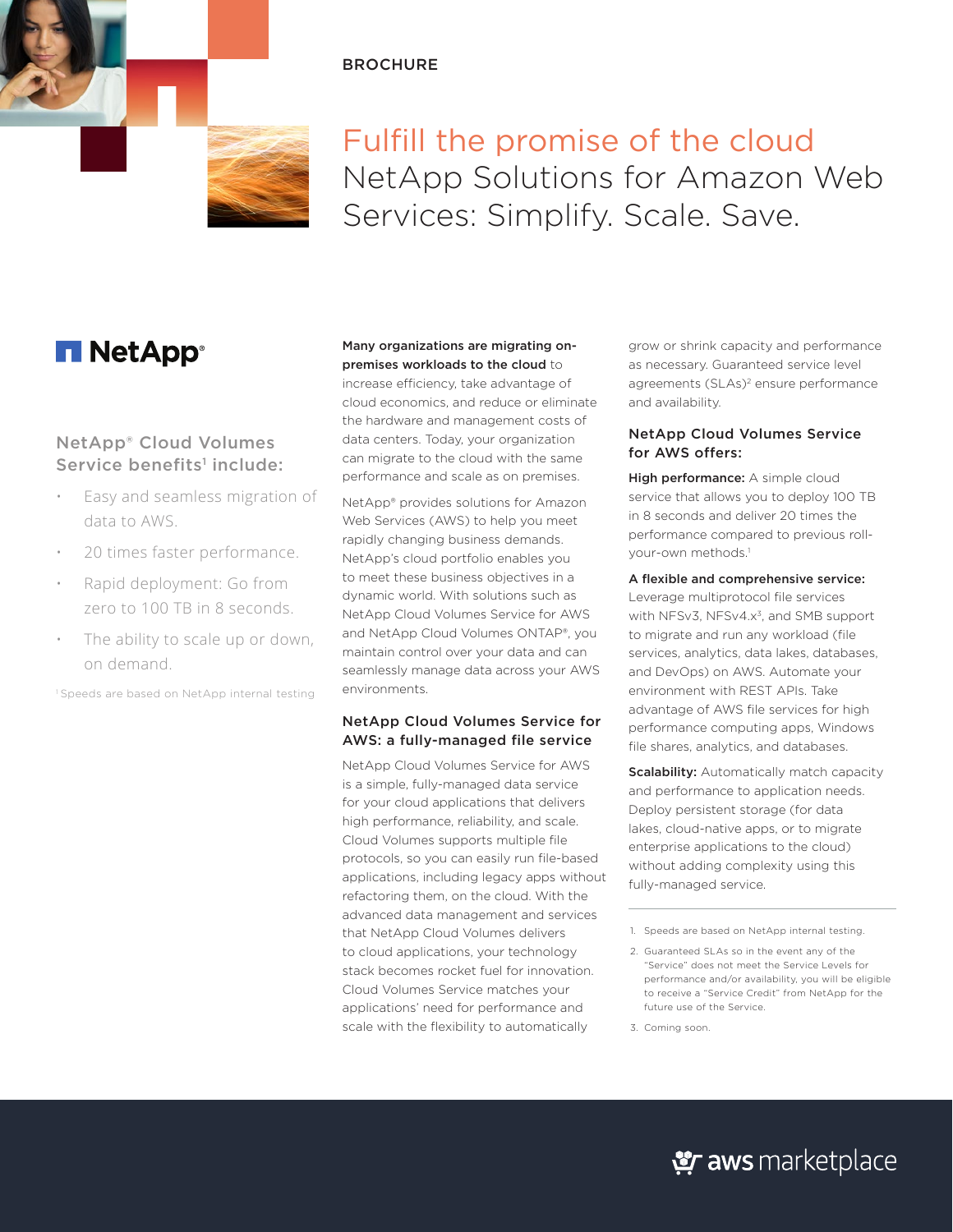

**Efficiency:** Optimize costs and streamline business operations. Pay only for what you consume. Create snapshots and clones of volumes, restore from existing snapshots, and use the NetApp Cloud Sync service to do one-time migrations or to continuously synchronize your data.

Data protection: Easily protect data stored in Cloud Volumes Service using hourly, daily, weekly, and monthly snapshot scheduling. Use Cloud Backup Service to backup or archive data on Amazon S3 storage.

# NetApp Cloud Volumes Service for AWS: Migrate file workloads to the cloud with confidence

You may have found it difficult to migrate workloads that require file services to the cloud in the past, perhaps because you need SMB or NFS support—or multiprotocol access to the same volumes. Cloud Volumes Service supports SMB, NFS, and multiprotocol file services so users and applications can access the same shared files with either protocol. You can move to the cloud without refactoring applications or disrupting established workflows.

With Cloud Volumes Service, you can migrate any workload quickly and confidently simplifying administration, while saving time and reducing costs.

With NetApp Cloud Volumes Service for AWS, you can:

- Migrate more workloads without refactoring.
- Run workloads on AWS with guaranteed SLAs<sup>2</sup> for performance, availability and durability.
- Get out of the business of managing data centers.
- Achieve scale and efficiency.
- Get measurable time and cost benefits.
- Protect data to your enterprise standards with Cloud Backup Service

# NetApp Cloud Volumes ONTAP: Full data control

You need to control what happens to your data, no matter where it resides. When you migrate your applications to the cloud, you are still responsible for managing and protecting your business data. Organizations have spent years establishing the appropriate levels of data performance, protection, and security in the data center to support their applications. As you move to the cloud, you must maintain the same level of control over your data that you have in an on-premises environment.

Cloud Volumes ONTAP helps you manage your data while reducing your cloud storage spend by up to 70%.

NetApp Cloud Volumes ONTAP:

- Creates a virtual NetApp appliance with advanced data management capabilities.
- Runs on Amazon Elastic Compute Cloud (Amazon EC2).
- Uses Amazon Elastic Block Store (Amazon EBS) as the underlying disk layer.

## Related NetApp solutions

#### NetApp Kubernetes Service (NKS)

The NetApp Kubernetes Service is a simple way to deploy a Kubernetes cluster in AWS, requiring just three clicks. You can customize a cluster for your needs by choosing from a variety of popular software options for Kubernetes environments, including Prometheus, Istio, and Trident; upgrading to new software versions is as easy as a mouse click. NetApp Kubernetes Service makes it simple to deploy and manage productionready Kubernetes clusters across multiple public clouds.

#### NetApp Cloud Tiering

NetApp Cloud Tiering service allows you to extend your on-premises data center to AWS cloud. It allows you to move

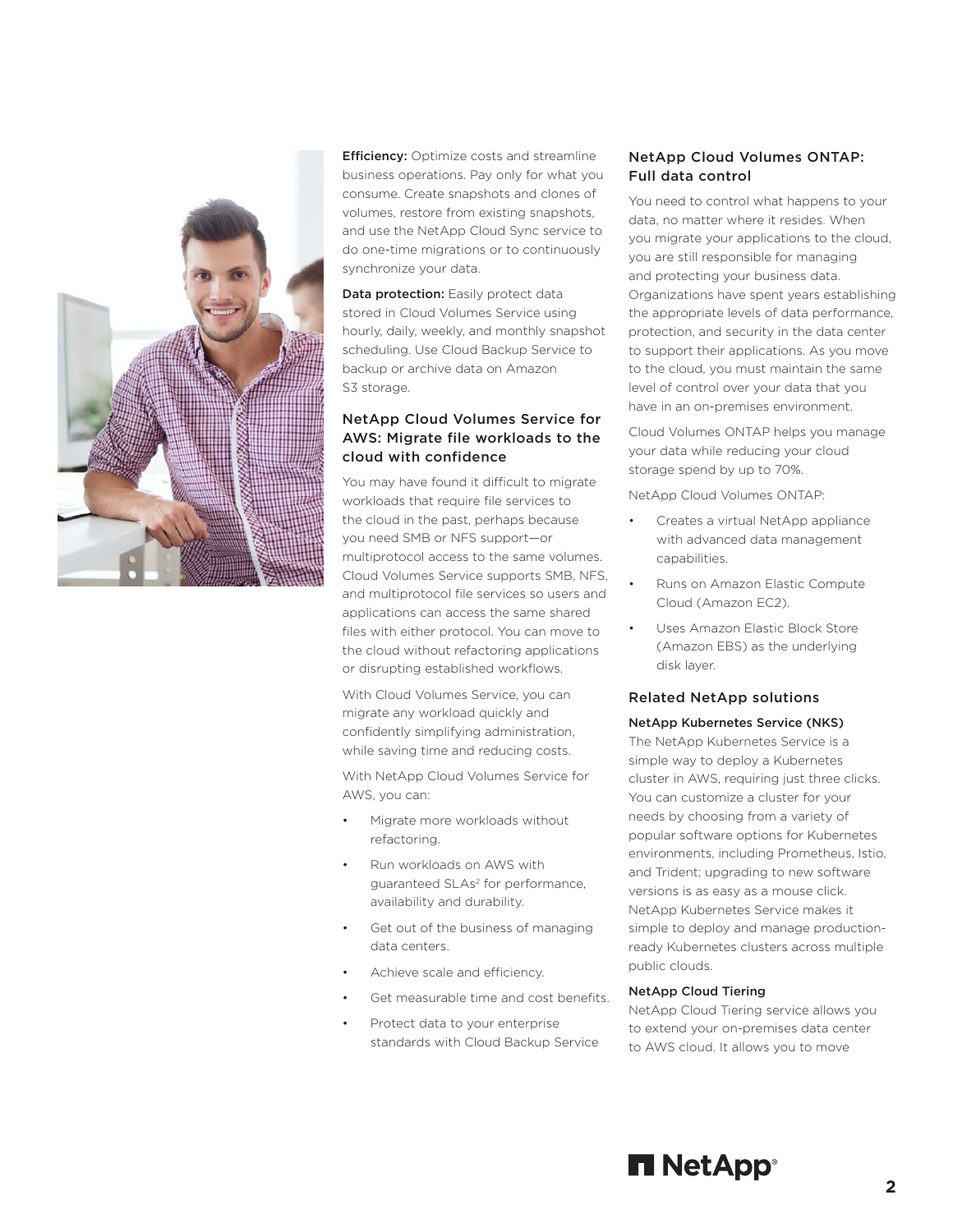# KEY CAPABILITIES OF NETAPP CLOUD VOLUMES ONTAP:

Storage efficiency: Consume less storage capacity and lower your cloud storage spend with built-in thin provisioning, deduplication, data compression, and inline data compression. Use NetApp SnapMirror® technology to sync data between cloud and onpremises locations.

File-sharing services: Manage file shares according to business requirements. Cloud Volumes ONTAP supports all versions of NFS and SMB.

Cloud data management: Manage data centrally to promote the most appropriate use of storage resources. Allocate block storage to Amazon EC2 instances, and reduce costs by tiering infrequently-used data automatically to S3.

**Efficiency and speed: Create** snapshots of your data without requiring more storage and without affecting application performance. Instantly create writable clones of existing storage volumes for development and testing using NetApp FlexClone® technology.

#### Data replication and backup:

Incrementally synchronize onpremises applications with Cloud Volumes ONTAP using SnapMirror data replication. Create a cloudbased backup solution with NetApp SnapVault® software.

Use of encryption to secure data: Manage encryption of at-rest storage while you retain complete control of encryption keys.

infrequently-used data automatically to lower-cost storage, leveraging object storage on Amazon S3 as a capacity tier. You also benefit by freeing up highperformance storage for more workloads on-premises. Cloud Tiering uses smart, auto tiering technology so as soon as data needs to be accessed it can be transferred back to the highly-performant storage systems on-premises seamlessly.

Cloud tiering is a method for moving data between different storage systems or formats so that the data resides in the tier that offers the best cost/performance benefits at any given time—improving your business agility.

#### NetApp Cloud Backup Service

Cloud Backup Service is a fully-managed integrated add-on feature for Cloud Volumes Service for AWS. It delivers backup and restore capabilities for protection and long-term archive of your cloud data. Your data is stored on Amazon S3, and no infrastructure needs to be deployed or managed on premises or within your virtual private cloud. Cloud Backup Service complements Cloud Volumes Service Snapshots, so you have a choice of data management capabilities that matches your RTO and RPO requirements. It can effectively improve RTO and RPO beyond what

cloud provider and third party solutions offer today, ensuring that users will find success when measured on their restore responsibilities. Cloud Backup Service provides a fully featured catalog that allows you to selectively recover file objects from backups, rather than an entire volume. This gives you unmatched flexibility to define and orchestrate a highly efficient recovery strategy. You do not need to mount the backup and crawl through content looking for the file that you need. Instead, browse and search capabilities provide near realtime access to the information, without the need to access the actual backup data until you are ready to restore it. This simplifies the recovery process and saves you time and money.

#### NetApp Cloud Sync Service

If you need to copy or synchronize data from data sources to a target object store or to a file system on AWS, NetApp Cloud Sync offers fast, secure, and automated synchronization. Use it for data migration, data tiering, data consolidation, big data analytics on AWS, migration, and replication.

#### NetApp SaaS Backup

Although some SaaS providers offer comprehensive disaster recovery from disruption to data center operations, they do not guarantee the integrity of your



Use NetApp Cloud Volumes ONTAP to build an enterprise storage solution directly on AWS and manage your cloud storage the same way that you manage NetApp storage within your on-premises infrastructure.